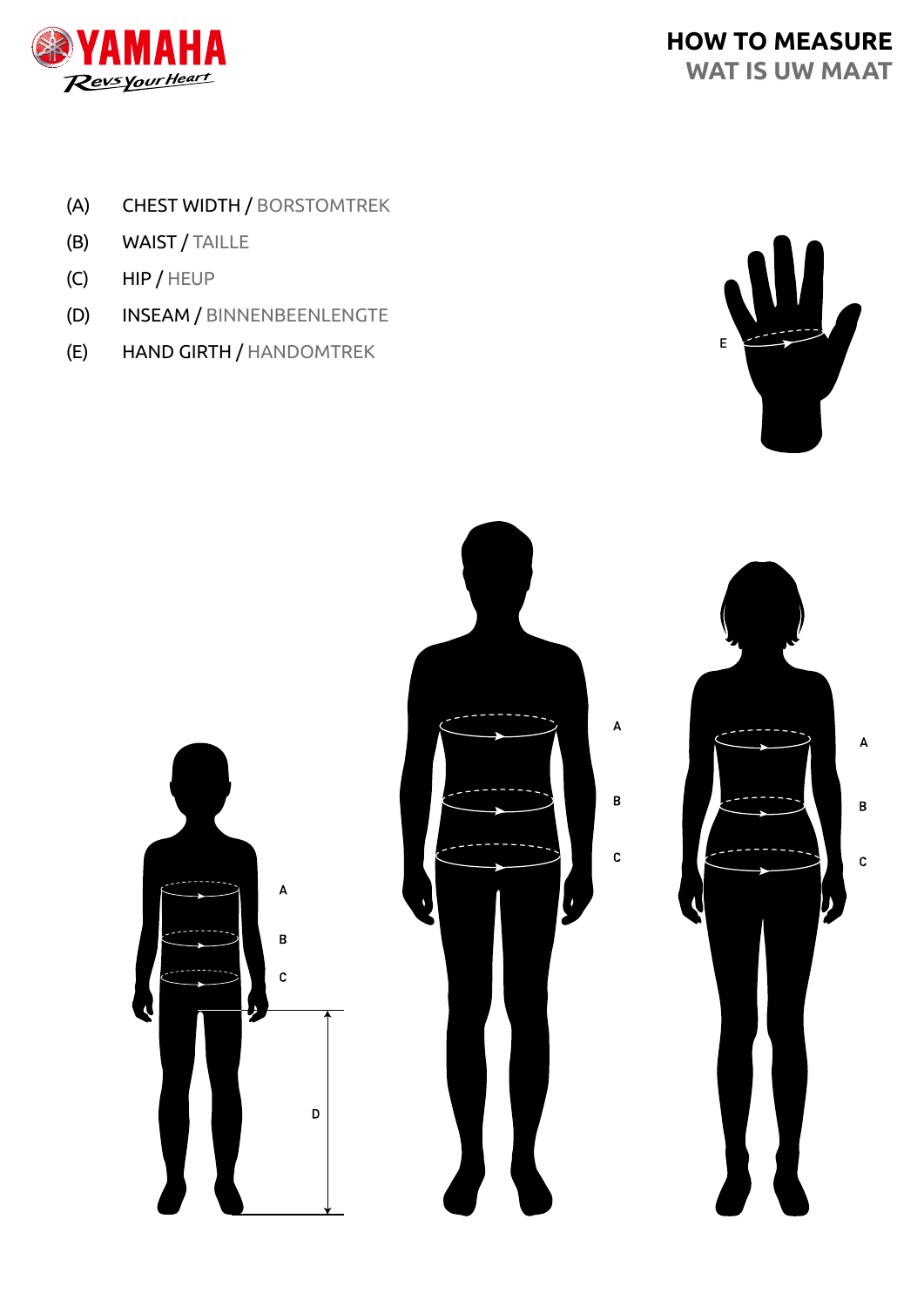

# **MALE SIZE CHARTS TABEL HERENMATEN**

**TOPS / MALE TOPS / HEREN**



|   | <b>SPORT</b><br><b>SIZE</b> | MEN<br>SIZE      | <b>WAIST</b>  | <b>CHEST</b><br><b>SIZE</b>    |  |
|---|-----------------------------|------------------|---------------|--------------------------------|--|
|   | <b>SPORTMAAT</b>            | <b>HERENMAAT</b> | <b>TAILLE</b> | <b>BORSTOM-</b><br><b>VANG</b> |  |
|   | XS                          | 42               | 73-75 cm      | 83-85 cm                       |  |
|   | 44                          |                  | 76-79 cm      | 86-89 cm                       |  |
|   |                             | S<br>46          | 80-83 cm      | 90-93 cm                       |  |
| м |                             | 48               | 84-87 cm      | 94-97 cm                       |  |
|   | 50                          | 88-91 cm         | 98-101 cm     |                                |  |
|   | 52<br>L                     |                  | 92-95 cm      | 102-105 cm                     |  |
|   | XL                          | 54               | 96-99 cm      | 106-109 cm                     |  |
|   |                             | 56               | 100-103 cm    | 110-113 cm                     |  |
|   |                             | 58               | 104-109 cm    | 114-119 cm                     |  |
|   | 2XL                         | 60               | 110-115 cm    | 120-125 cm                     |  |
|   | 62<br>3XL                   |                  | 116-121cm     | 126-131 cm                     |  |

#### **BOTTOMS / SPORTSWEAR MALE BROEKEN / SPORTKLEDING HEREN**

| <b>SPORT</b><br><b>SIZE</b> | MEN<br><b>SIZE</b> | WAIST         | HIP         |
|-----------------------------|--------------------|---------------|-------------|
| <b>SPORTMAAT</b>            | <b>HERENMAAT</b>   | <b>TAILLE</b> | <b>HEUP</b> |
| XS                          | 42                 | 73-75 cm      | 85-87 cm    |
| S                           | 44                 | 76-79 cm      | 88-91 cm    |
|                             | 46                 | 80-83 cm      | 92-95 cm    |
|                             | 48                 | 84-87 cm      | 96-99 cm    |
| M                           | 50                 | 88-91 cm      | 100-103 cm  |
| L                           | 52                 |               | 104-107 cm  |
| XL                          | 54                 | 96-99 cm      | 108-111 cm  |
|                             | 56                 | 100-103 cm    | 112-115 cm  |
|                             | 58                 | 104-109 cm    | 116-121 cm  |
| 2XL                         | 60                 | 110-115 cm    | 122-127 cm  |
| 3XL                         | 62                 |               | 128-133 cm  |

**JEANS / MALE JEANS / HEREN**

|  | <b>SPORT</b><br><b>SIZE</b> | <b>MEN</b><br><b>SIZE</b> | <b>WAIST</b>  | HIP         | <b>INCH</b><br><b>WAIST</b> |
|--|-----------------------------|---------------------------|---------------|-------------|-----------------------------|
|  | <b>SPORTMAAT</b>            | <b>HERENMAAT</b>          | <b>TAILLE</b> | <b>HEUP</b> | <b>TAILLEOMTREK</b>         |
|  | XS                          | 42                        | 73-75 cm      | 85-87 cm    | 30 inch / inch              |
|  | S                           | 44                        | 76-79 cm      | 88-91 cm    | 31 inch / inch              |
|  |                             | 46                        | 80-83 cm      | 92-95 cm    | 32 inch / inch              |
|  | M                           | 48                        | 84-87 cm      | 96-99 cm    | 33 inch / inch              |
|  |                             | 50                        | 88-91 cm      | 100-103 cm  | 34 inch / inch              |
|  | L                           | 52                        | 92-95 cm      | 104-107 cm  | 36 inch / inch              |
|  | XL                          | 54                        | 96-99 cm      | 108-111 cm  | 38 inch / inch              |
|  |                             | 56                        | 100-103 cm    | 112-115 cm  | 40 inch / inch              |
|  |                             | 58                        | 104-109 cm    | 116-121 cm  | 42 inch / inch              |
|  | 2XL                         | 60                        | 110-115 cm    | 122-127 cm  | 44 inch / inch              |
|  | 3XL                         | 62                        | 116-121cm     | 128-133 cm  | 46 inch / inch              |
|  |                             |                           |               |             |                             |

### **BOTTOMS / SPORTSWEAR MALE**

**BROEKEN / SPORTKLEDING HEREN**

|       | <b>SPORT</b><br>SIZE | <b>SPORT</b><br>SIZE | <b>WAIST</b>  | HIP         |
|-------|----------------------|----------------------|---------------|-------------|
|       | <b>SPORTMAAT</b>     | <b>SPORTMAAT</b>     | <b>TAILLE</b> | <b>HEUP</b> |
| 26    | XS                   | 42                   | 73-75 cm      | 85-87 cm    |
| 28    | S                    | 44                   | 76-79 cm      | 88-91 cm    |
|       |                      | 46                   | 80-83 cm      | 92-95 cm    |
|       |                      | 48                   | 84-87 cm      | 96-99 cm    |
| 30    | м                    | 50                   | 88-91 cm      | 100-103 cm  |
| 32    | L                    | 52                   | 92-95 cm      | 104-107 cm  |
|       |                      | 54                   | 96-99 cm      | 108-111 cm  |
| 34    | XL                   | 56                   | 100-103 cm    | 112-115 cm  |
| 36-38 | 2XL                  | 58                   | 104-109 cm    | 116-121 cm  |
|       |                      | 60                   | 110-115 cm    | 122-127 cm  |
| 40    | 3XL                  | 62                   | 116-121cm     | 128-133 cm  |

MX PANT MX BROEK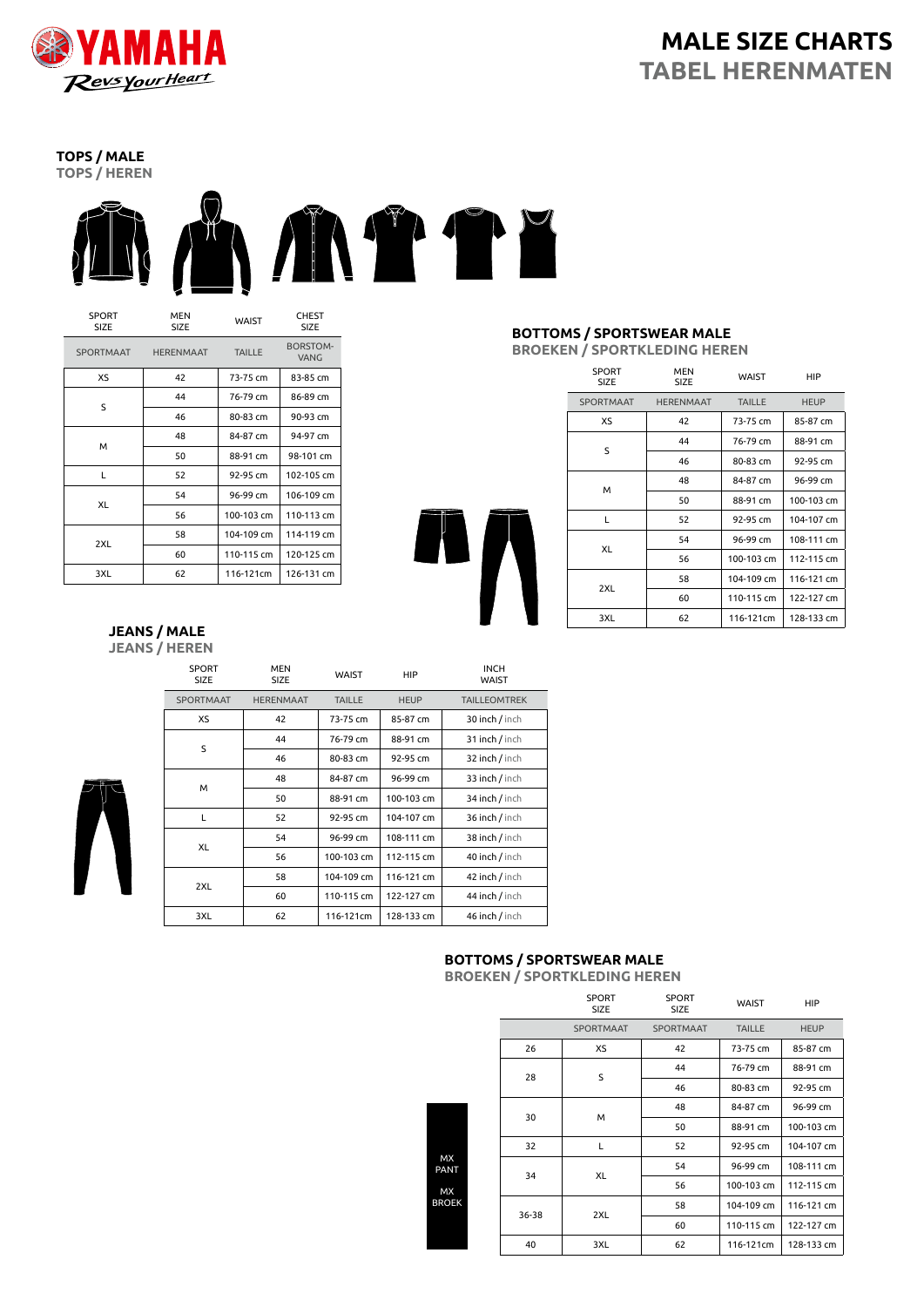

# **FEMALE SIZE CHARTS TABEL DAMESMATEN**

# **TOPS / FEMALE**



| <b>SPORT</b><br><b>SIZE</b> | <b>WOMEN</b><br><b>WAIST</b><br><b>SIZE</b> |               | <b>CHEST</b><br><b>SIZE</b>    |  |
|-----------------------------|---------------------------------------------|---------------|--------------------------------|--|
| SPORTMAAT                   | DAMES-<br><b>MAAT</b>                       | <b>TAILLE</b> | <b>BORSTOM-</b><br><b>VANG</b> |  |
| XS                          | 32                                          | 58-61 cm      | 74-77 cm                       |  |
| S                           | 34                                          | 62-65 cm      | 78-81 cm                       |  |
|                             | 36                                          | 66-69 cm      | 82-85 cm                       |  |
|                             | 38                                          | 70-73 cm      | 86-89 cm                       |  |
|                             | м<br>40                                     | 74-77 cm      | 90-93 cm                       |  |
| L                           | 42                                          | 78-81 cm      | 94-97 cm                       |  |
|                             | 44                                          | 82-85 cm      | 98-101 cm                      |  |
| XL                          | 46                                          | 86-89 cm      | 102-105 cm                     |  |
|                             | 48                                          | 90-95 cm      | 106-111 cm                     |  |
| 2XL                         | 50                                          | 96-101 cm     | 112-117 cm                     |  |
| 3XL                         | 52                                          | 102-107 cm    | 118-123 cm                     |  |

## **SPORTSWEAR FEMALE**

**SPORTKLEDING DAMES**

|  | <b>SPORT</b><br><b>SIZE</b> | <b>WOMEN</b><br><b>SIZE</b> | <b>WAIST</b>  | HIP         |
|--|-----------------------------|-----------------------------|---------------|-------------|
|  | <b>SPORTMAAT</b>            | DAMES-<br><b>MAAT</b>       | <b>TAILLE</b> | <b>HEUP</b> |
|  | XS                          | 32                          | 58-61 cm      | 84-87 cm    |
|  | S                           | 34                          | 62-65 cm      | 88-91 cm    |
|  |                             | 36                          | 66-69 cm      | 92-95 cm    |
|  | м                           | 38                          | 70-73 cm      | 96-99 cm    |
|  |                             | 40                          | 74-77 cm      | 100-103 cm  |
|  | L                           | 42                          | 78-81 cm      | 104-107 cm  |
|  | XL                          | 44                          | 82-85 cm      | 108-111 cm  |
|  |                             | 46                          | 86-89 cm      | 112-115 cm  |
|  | 2XL                         | 48                          | 90-95 cm      | 116-121 cm  |
|  |                             | 50                          | 96-101 cm     | 122-127 cm  |
|  | 3XL                         | 52                          | 102-107 cm    | 128-133 cm  |

#### **JEANS / FEMALE JEANS / DAMES**



| <b>SPORT</b><br><b>SIZE</b> | <b>WOMEN</b><br><b>SIZE</b> | <b>WAIST</b>  | <b>HIP</b>  | <b>INCH</b><br><b>WAIST</b> |  |
|-----------------------------|-----------------------------|---------------|-------------|-----------------------------|--|
| <b>SPORTMAAT</b>            | DAMES-<br><b>MAAT</b>       | <b>TAILLE</b> | <b>HEUP</b> | <b>TAILLEOMTREK</b>         |  |
| XS                          | 32                          | 58-61 cm      | 84-87 cm    | 28 inch / inch              |  |
| S                           | 34                          | 62-65 cm      | 88-91 cm    | 29 inch / inch              |  |
|                             | 36                          | 66-69 cm      | 92-95 cm    | 30 inch / inch              |  |
|                             | 38                          | 70-73 cm      | 96-99 cm    | 31 inch / inch              |  |
| м                           | 40                          | 74-77 cm      | 100-103 cm  | 32 inch / inch              |  |
| L                           | 42                          | 78-81 cm      | 104-107 cm  | 33 inch / inch              |  |
| XL                          | 44                          | 82-85 cm      | 108-111 cm  | 34 inch / inch              |  |
|                             | 46                          | 86-89 cm      | 112-115 cm  | 36 inch / inch              |  |
| 2XL                         | 48                          | 90-95 cm      | 116-121 cm  | 38 inch / inch              |  |
|                             | 50                          | 96-101 cm     | 122-127 cm  | 40 inch / inch              |  |
| 3XL                         | 52                          | 102-107 cm    | 128-133 cm  | 42 inch / inch              |  |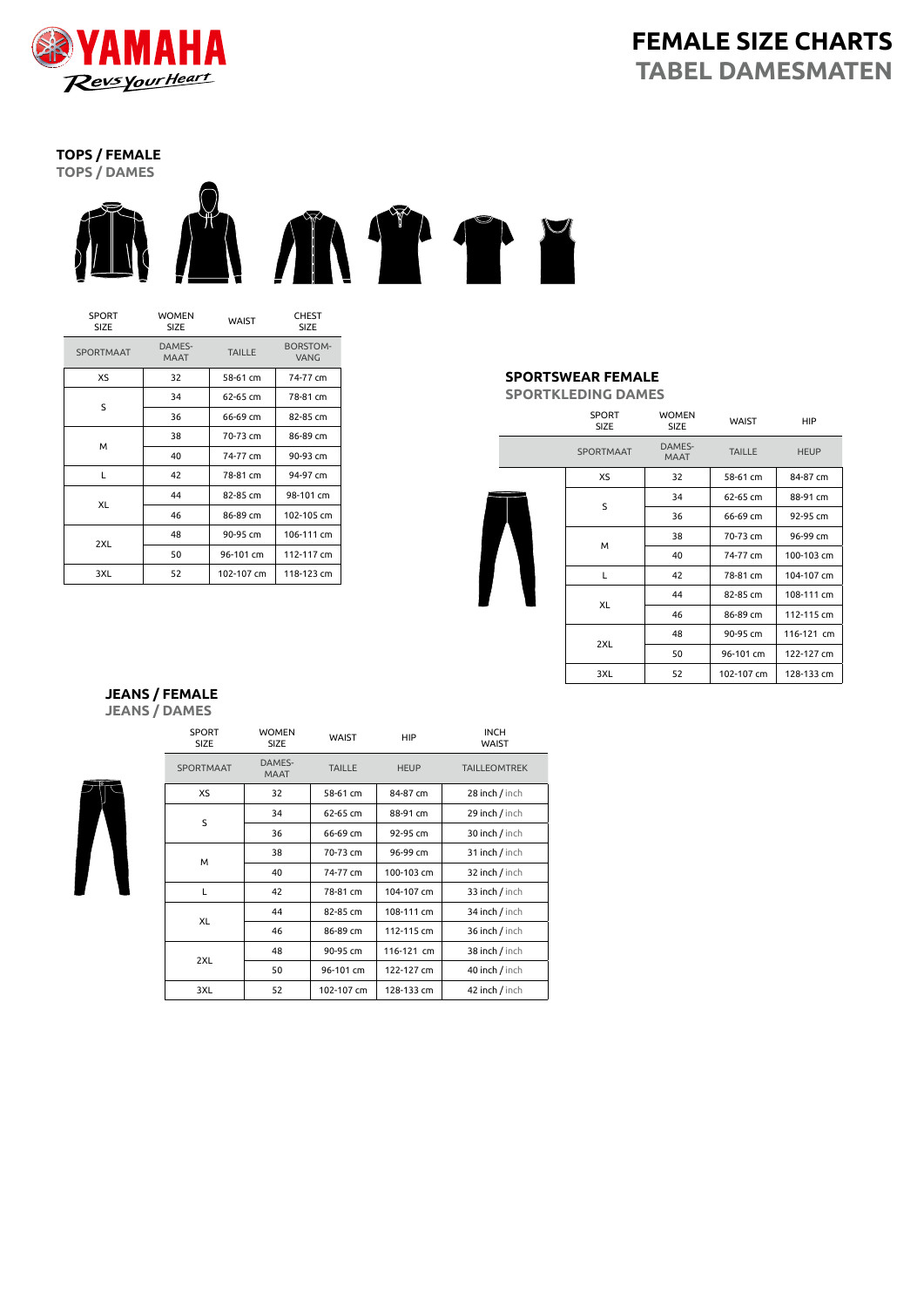

**TOPS / KIDS**



| <b>KIDS</b><br><b>SIZE</b> | <b>BODY</b><br>LENGTH | AGE                  | <b>CHEST</b> | <b>WAIST</b>  |
|----------------------------|-----------------------|----------------------|--------------|---------------|
| KINDER-<br><b>MAAT</b>     | LICHAAMSLENGTE        | <b>LEEFTIJD</b>      | <b>BORST</b> | <b>TAILLE</b> |
| 92                         | 87-92 cm              | $1,5-2$ years / jaar | 54 cm        | 51 cm         |
| 98                         | 93-98 cm              | 2-3 years / jaar     | 55 cm        | 52 cm         |
| 104                        | 99-104 cm             | 3-4 years / jaar     | 56 cm        | 53 cm         |
| 110                        | 105-110 cm            | 4-5 years / jaar     | 57 cm        | 54 cm         |
| 116                        | 111-116 cm            | 5-6 years / jaar     | 58 cm        | 55 cm         |
| 122                        | 117-122 cm            | 6-7 years / jaar     | 61 cm        | 56,5 cm       |
| 128                        | 123-128 cm            | 7-8 years / jaar     | 64 cm        | 58 cm         |
| 134                        | 129-134 cm            | 8-9 years / jaar     | 67 cm        | 59,5 cm       |
| 140                        | 135-140 cm            | 9-10 years / jaar    | 70 cm        | 61 cm         |
| 146                        | 141-146 cm            | 10-11 years / jaar   | 72,5 cm      | 62,5 cm       |
| 152                        | 147-152 cm            | 11-12 years / jaar   | 75 cm        | 64 cm         |
| 158                        | 153-158 cm            | 12-13 years / jaar   | 77,5 cm      | 66 cm         |
| 164                        | 159-164 cm            | 13-14 years / jaar   | 79,5 cm      | 68 cm         |

## **BOTTOMS / KIDS**

**BROEKEN / KIDS**



| <b>KIDS</b><br>SIZE    | <b>BODY</b><br><b>LENGTH</b> | AGE                | <b>WAIST</b>  | HIP         | <b>INSEAM</b>                                   |
|------------------------|------------------------------|--------------------|---------------|-------------|-------------------------------------------------|
| KINDER-<br><b>MAAT</b> | LICHAAMSLENGTE               | LEEFTIJD           | <b>TAILLE</b> | <b>HEUP</b> | <b>BINNEN-</b><br><b>BEEN-</b><br><b>LENGTE</b> |
| 92                     | 87-92 cm                     | 1,5-2 years / jaar | 51 cm         | 55 cm       | 39 cm                                           |
| 98                     | 93-98 cm                     | 2-3 years / jaar   | 52 cm         | 57 cm       | 42 cm                                           |
| 104                    | 99-104 cm                    | 3-4 years / jaar   | 53 cm         | 59 cm       | 45,5 cm                                         |
| 110                    | 105-110 cm                   | 4-5 years / jaar   | 54 cm         | 61 cm       | 48 cm                                           |
| 116                    | 111-116 cm                   | 5-6 years / jaar   | 55 cm         | 63 cm       | 53 cm                                           |
| 122                    | 117-122 cm                   | 6-7 years / jaar   | 56,5 cm       | 66 cm       | 56,5 cm                                         |
| 128                    | 123-128 cm                   | 7-8 years / jaar   | 58 cm         | 69 cm       | 60 cm                                           |
| 134                    | 129-134 cm                   | 8-9 years / jaar   | 59,5 cm       | 72 cm       | 63,5 cm                                         |
| 140                    | 135-140 cm                   | 9-10 years / jaar  | 61 cm         | 75 cm       | 67 cm                                           |
| 146                    | 141-146 cm                   | 10-11 years / jaar | 62,5 cm       | 78 cm       | 70 cm                                           |
| 152                    | 147-152 cm                   | 11-12 years / jaar | 64 cm         | 81 cm       | 73,5 cm                                         |
| 158                    | 153-158 cm                   | 12-13 years / jaar | 66 cm         | 84 cm       | 77 cm                                           |
| 164                    | 159-164 cm                   | 13-14 years / jaar | 68 cm         | 87 cm       | 80 cm                                           |